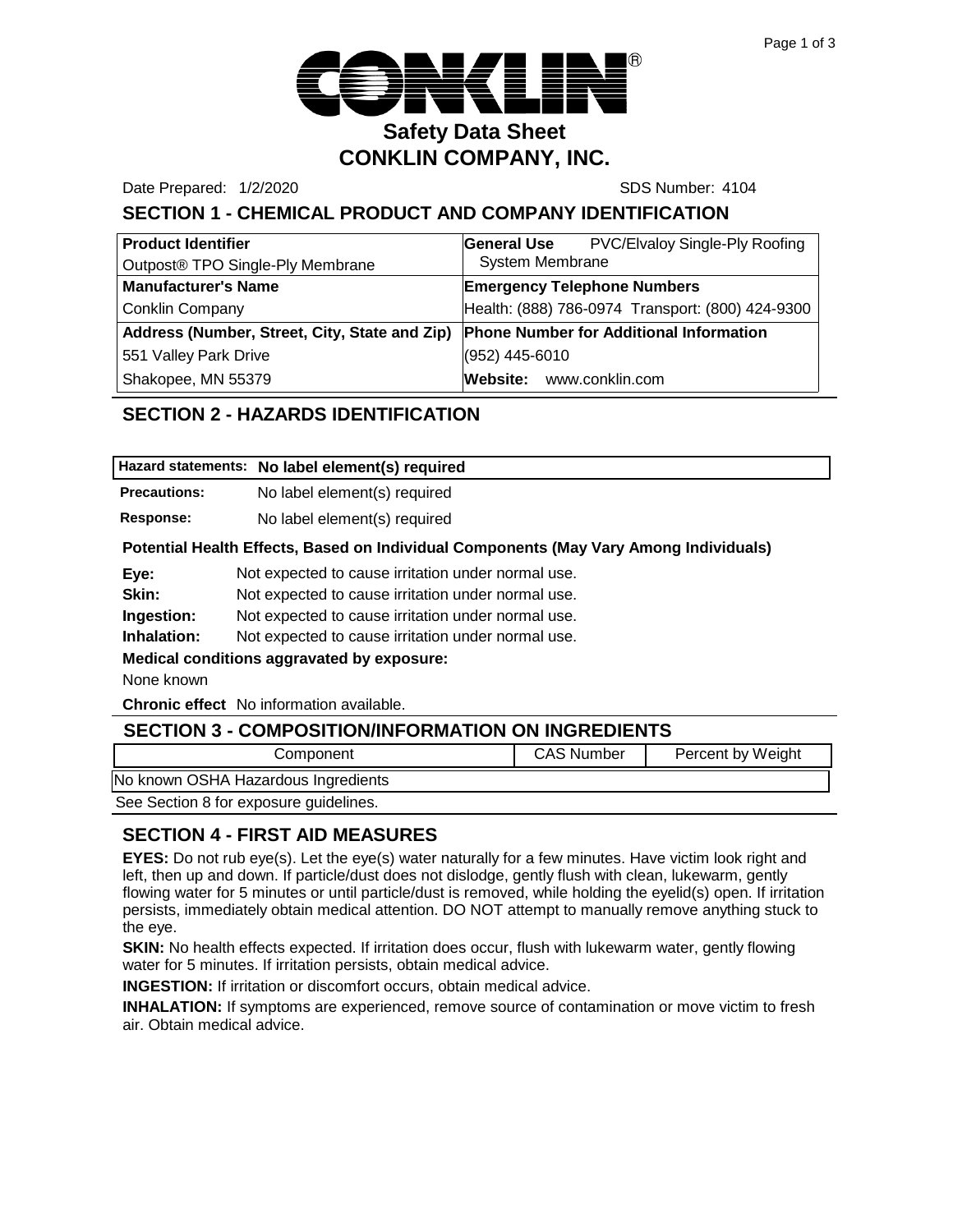# **SECTION 5 - FIRE FIGHTING MEASURES**

**FLASH POINT:** Not applicable

**EXINGUISHING MEDIA:** As appropriate for surrounding materials.

**SPECIAL FIRE FIGHTING PROCEDURES:** Use water, dry chemical, CO2, or foam, as appropriate for surrounding fire. Use water spray to cool containers. Firefighters should use approved self-contained breathing apparatus and full turn-out (Bunker) gear when fighting fires involving chemicals, to protect against possible toxic fumes or vapors. Cool and use caution when approaching fire-exposed containers. This is an organic material that may burn.

## **SECTION 6 - ACCIDENTAL RELEASE MEASURES**

**SPILL OR LEAK PROCEDURE:** Collect for reuse, recycling, or proper disposal.

### **SECTION 7 - HANDLING AND STORAGE**

**STORAGE TEMPERATURE:** Store above 40°F and below 100°F.

HANDLING AND STORAGE PRECAUTIONS: Store in dry, cool area away from open flames, sparks, or oxidizers.

### **SECTION 8 - PERSONAL PROTECTION/EXPOSURE CONTROLS**

**ENGINEERING CONTROLS:** Not required in normal uses. **EYE PROTECTION REQUIREMENTS:** Not required in normal uses. **SKIN PROTECTION REQUIREMENTS:** Not required in normal uses. **RESPIRATORY PROTECTION:** Not required in normal uses.

### **AIRBORNE EXPOSURE LIMITS**

|                   | <b>OSHA</b>    | <b>ACGIH</b>   |             |
|-------------------|----------------|----------------|-------------|
| <b>Components</b> | <b>PEL/TWA</b> | <b>TLV/TWA</b> | <b>STEL</b> |

Definitions:

- = Permissible Exposure Limit PEL
- Threshold Limit Value = TLV
- $TWA = Time-weighted average (8 hour day)$
- $STEL = Short term exposure limit (15 minutes), no more than 60 min/day$
- Ceiling (not to be exceeded under any condition) = (c)
- Skin = (s)

# **SECTION 9 - PHYSICAL AND CHEMICAL PROPERTIES**

| Physical Form: Solid sheet    |                | Solubility in Water:                                 | Insoluble      |
|-------------------------------|----------------|------------------------------------------------------|----------------|
| Color:                        | White/gray     | Specific Gravity (Water $= 1$ ):                     | $1.1 - 1.2$    |
| Odor:                         | None           | Evaporation Rate (Butyl Acetate = 1): Not applicable |                |
| Boiling Range: Not Applicable |                | Vapor Pressure (mm Hg):                              | Not applicable |
| pH:                           | Not applicable | Vapor Density ( $Air = 1$ ):                         | Not applicable |
| VOC:                          | Not applicable |                                                      |                |

# **SECTION 10 – REACTIVITY**

| Stability:                | Stable under anticipated storage and handling conditions.                          |
|---------------------------|------------------------------------------------------------------------------------|
| Hazardous Polymerization: | Will not occur.                                                                    |
|                           | Incompatibilities (Materials to Avoid): Avoid strong oxidizers and excessive heat. |
|                           | Hazardous Decomposition Products: Carbon monoxide and carbon dioxide.              |